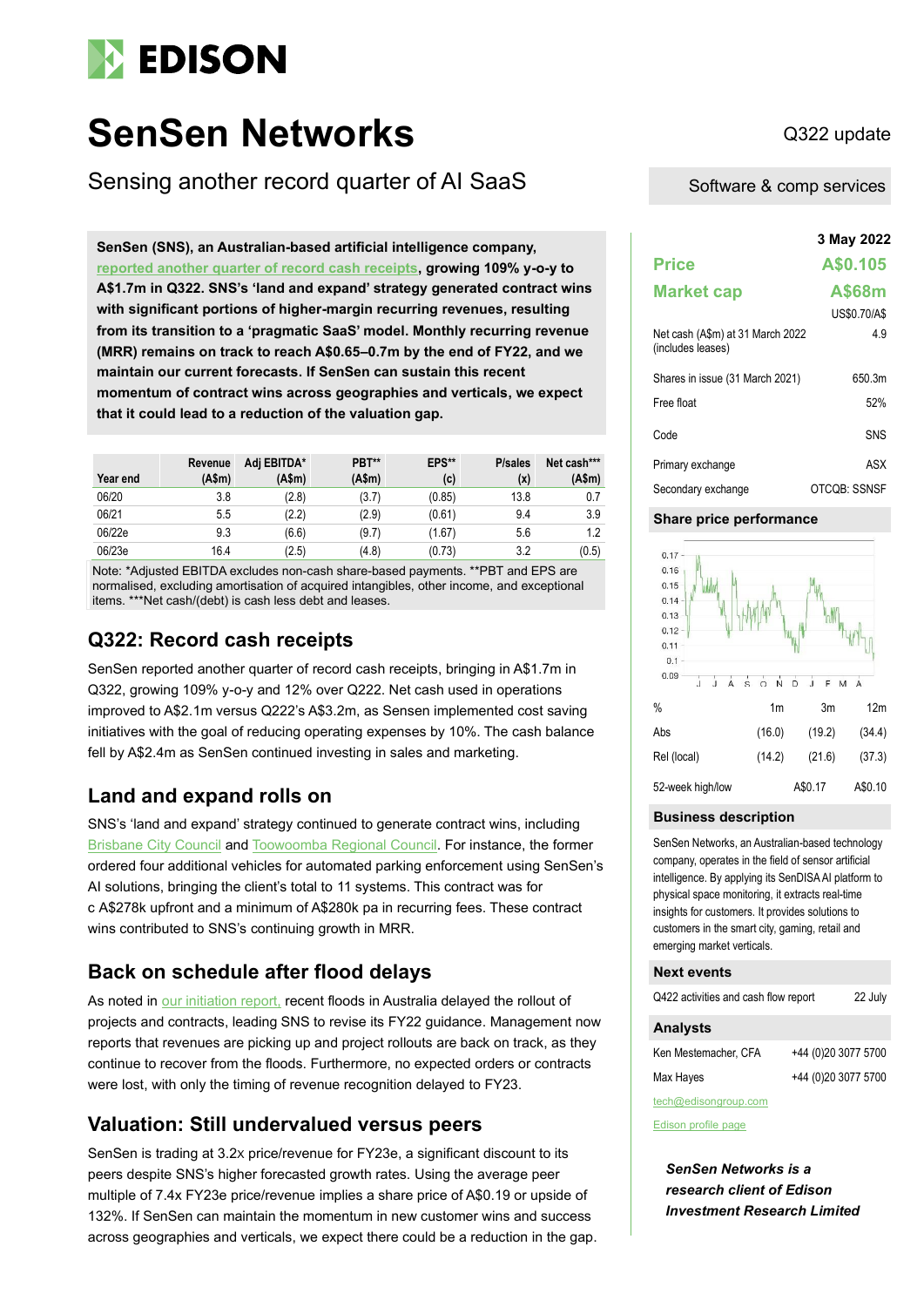

## **Exhibit 1: Financial summary**

| <b>IFRS</b><br><b>IFRS</b><br><b>IFRS</b><br><b>IFRS</b><br>Year end 30 June<br><b>IFRS</b><br><b>PROFIT &amp; LOSS</b><br>3,764<br>5,533<br>9,338<br>16,417<br>24,940<br>Revenue<br>(997)<br>Cost of Sales<br>(2,030)<br>(2,863)<br>(4, 763)<br>(5,907)<br>3,503<br>Gross Profit<br>2,766<br>6,474<br>11,654<br>19,034<br>2,807<br>3,600<br>3,960<br>4,356<br>Other Income<br>1,539<br>Operating Expense (not incl. share-based payments)<br>(7, 567)<br>(9, 112)<br>(17, 760)<br>(19, 466)<br>(21, 381)<br>(290)<br>(72)<br>(2,500)<br>(1,500)<br>(1,000)<br>Share-based payments (non-cash)<br><b>Adjusted EBITDA</b><br>(2,807)<br>(2, 243)<br>(6, 557)<br>(2, 450)<br>3,419<br>(3,534)<br>(2,785)<br>(9, 507)<br>(4,675)<br>1,685<br>Operating Profit (before amort. and except.)<br>Intangible Amortisation*<br>(83)<br>(675)<br>(675)<br>(675)<br>(18)<br>(6)<br>(3)<br>Exceptionals<br>(2)<br>(2)<br>Operating Profit (EBIT)<br>(3, 552)<br>(2,874)<br>(10, 186)<br>(5, 352)<br>1,008<br>(138)<br>(142)<br>(98)<br>Net Interest<br>(163)<br>(98)<br>Other<br>(3,672)<br>(2, 927)<br>(9,671)<br>(4, 774)<br>Profit Before Tax (norm)<br>1,586<br>910<br>Profit Before Tax (reported)<br>(3,690)<br>(3,016)<br>(10, 349)<br>(5, 450)<br>(6)<br>(33)<br>(182)<br>(15)<br>(62)<br>Tax<br>Other<br>(3,687)<br>(2,933)<br>(9,733)<br>(4,806)<br>1,404<br>Profit After Tax (norm)<br>728<br>Profit After Tax (reported)<br>(3,705)<br>(3,022)<br>(10, 411)<br>(5, 483)<br>436<br>484<br>584<br>665<br>Average Number of Shares Outstanding (m)<br>655<br>EPS - normalised (c)<br>(0.85)<br>(0.61)<br>(1.67)<br>(0.73)<br>0.21<br>EPS - reported (c)<br>(0.85)<br>(0.62)<br>(1.78)<br>(0.84)<br>0.11<br>Dividend per share (c)<br>69.3%<br>73.5%<br>63.3%<br>71.0%<br>76.3%<br>Gross Margin (%)<br>N/A<br>13.7%<br>EBITDA Margin (%)<br>N/A<br>N/A<br>N/A<br>N/A<br>N/A<br>N/A<br>N/A<br>6.8%<br>Operating Margin (before GW and except.) (%)<br><b>BALANCE SHEET</b><br><b>Fixed Assets</b><br>790<br>2,168<br>9,324<br>8,488<br>7,643<br>8,303<br>1,300<br>7,628<br>6,953<br>Intangible Assets<br>391<br>383<br>213<br>353<br>545<br><b>Tangible Assets</b><br>476<br>Other<br>437<br>477<br>476<br>476<br><b>Current Assets</b><br>4,706<br>8,022<br>6,052<br>4,313<br>6,947<br><b>Stocks</b><br>803<br>241<br>875<br>875<br>875<br>979<br>960<br>960<br>744<br>960<br>Debtors<br>2,463<br>2,021<br>282<br>2,916<br>5,176<br>Cash & cash equivalents<br>696<br>1,625<br>2,196<br>2,196<br>2,196<br>Other<br><b>Current Liabilities</b><br>(4, 498)<br>(3,640)<br>(6,800)<br>(8,980)<br>(9, 122)<br>(2,500)<br>Creditors<br>(1,095)<br>(750)<br>(2,000)<br>(2,700)<br>(1, 313)<br>(861)<br>(450)<br>(450)<br>Short term borrowings<br>Lease Liabs<br>(235)<br>(306)<br>(300)<br>(300)<br>(300)<br>(4,050)<br>Other<br>(1, 856)<br>(1, 723)<br>(5,730)<br>(6, 122)<br>Long Term Liabilities<br>(1,899)<br>(276)<br>(244)<br>(1, 348)<br>(801)<br>Long term borrowings<br>Lease Liabs<br>(197)<br>(138)<br>(60)<br>(60)<br>(60)<br>(79)<br>(106)<br>(1,839)<br>(741)<br>(1,288)<br>Other long term liabilities<br>Net Assets<br>721<br>6,305<br>6,676<br>2,473<br>4,666<br>Minority Interests<br>721<br>Shareholder equity<br>6,305<br>6,676<br>2,473<br>4,666<br><b>CASH FLOW</b><br>(2,884)<br>(3,250)<br>(1,044)<br>3,928<br><b>Operating Cash Flow</b><br>(10, 470)<br>Net Interest<br>(98)<br>(42)<br>(127)<br>(163)<br>(98)<br>(62)<br>(101)<br>(31)<br>(33)<br>(182)<br>Tax<br>Capex<br>(340)<br>(300)<br>(100)<br>(253)<br>(300)<br>Acquisitions/disposals<br>(1, 127)<br>$\overline{\phantom{a}}$<br>Equity financing<br>3,329<br>7,043<br>9,682<br>$\bar{\phantom{a}}$<br>$\overline{\phantom{a}}$<br><b>Dividends</b><br>$\overline{a}$<br>$\mathbf{r}$<br>$\omega$<br>$\sim$<br>Other**<br>288<br>(667)<br>(714)<br>(675)<br>(264)<br>490<br>2,634<br>Net Cash Flow<br>2,714<br>(3, 155)<br>(1,739)<br>Opening net debt/(cash) w/o Leases<br>(648)<br>(1, 150)<br>(4, 315)<br>(1,571)<br>168<br>HP finance leases initiated<br>$\sim$<br>÷,<br>$\blacksquare$<br>Exchange rate movements<br>$\overline{a}$<br>÷,<br>$\blacksquare$<br>$\blacksquare$<br>$\sim$<br>450<br>12<br>451<br>411<br>Other<br>$\blacksquare$<br>(1, 571)<br>(2,916)<br>Closing net debt/(cash) w/o Leases<br>(1, 150)<br>(4, 315)<br>168 | A\$000                            | <b>FY20</b> | <b>FY21</b> | FY22e    | FY23e | FY24e    |
|------------------------------------------------------------------------------------------------------------------------------------------------------------------------------------------------------------------------------------------------------------------------------------------------------------------------------------------------------------------------------------------------------------------------------------------------------------------------------------------------------------------------------------------------------------------------------------------------------------------------------------------------------------------------------------------------------------------------------------------------------------------------------------------------------------------------------------------------------------------------------------------------------------------------------------------------------------------------------------------------------------------------------------------------------------------------------------------------------------------------------------------------------------------------------------------------------------------------------------------------------------------------------------------------------------------------------------------------------------------------------------------------------------------------------------------------------------------------------------------------------------------------------------------------------------------------------------------------------------------------------------------------------------------------------------------------------------------------------------------------------------------------------------------------------------------------------------------------------------------------------------------------------------------------------------------------------------------------------------------------------------------------------------------------------------------------------------------------------------------------------------------------------------------------------------------------------------------------------------------------------------------------------------------------------------------------------------------------------------------------------------------------------------------------------------------------------------------------------------------------------------------------------------------------------------------------------------------------------------------------------------------------------------------------------------------------------------------------------------------------------------------------------------------------------------------------------------------------------------------------------------------------------------------------------------------------------------------------------------------------------------------------------------------------------------------------------------------------------------------------------------------------------------------------------------------------------------------------------------------------------------------------------------------------------------------------------------------------------------------------------------------------------------------------------------------------------------------------------------------------------------------------------------------------------------------------------------------------------------------------------------------------------------------------------------------------------------------------------------------------------------------------------------------------------------------------------------------------------------------------------------------------------------------------------------------------------------------------------------------------------------------------------------------------------------------------------------------------------------------------------------------------------------------------------------------------------------------------------------------------------------------------------------------------------------------------------|-----------------------------------|-------------|-------------|----------|-------|----------|
|                                                                                                                                                                                                                                                                                                                                                                                                                                                                                                                                                                                                                                                                                                                                                                                                                                                                                                                                                                                                                                                                                                                                                                                                                                                                                                                                                                                                                                                                                                                                                                                                                                                                                                                                                                                                                                                                                                                                                                                                                                                                                                                                                                                                                                                                                                                                                                                                                                                                                                                                                                                                                                                                                                                                                                                                                                                                                                                                                                                                                                                                                                                                                                                                                                                                                                                                                                                                                                                                                                                                                                                                                                                                                                                                                                                                                                                                                                                                                                                                                                                                                                                                                                                                                                                                                                                              |                                   |             |             |          |       |          |
|                                                                                                                                                                                                                                                                                                                                                                                                                                                                                                                                                                                                                                                                                                                                                                                                                                                                                                                                                                                                                                                                                                                                                                                                                                                                                                                                                                                                                                                                                                                                                                                                                                                                                                                                                                                                                                                                                                                                                                                                                                                                                                                                                                                                                                                                                                                                                                                                                                                                                                                                                                                                                                                                                                                                                                                                                                                                                                                                                                                                                                                                                                                                                                                                                                                                                                                                                                                                                                                                                                                                                                                                                                                                                                                                                                                                                                                                                                                                                                                                                                                                                                                                                                                                                                                                                                                              |                                   |             |             |          |       |          |
|                                                                                                                                                                                                                                                                                                                                                                                                                                                                                                                                                                                                                                                                                                                                                                                                                                                                                                                                                                                                                                                                                                                                                                                                                                                                                                                                                                                                                                                                                                                                                                                                                                                                                                                                                                                                                                                                                                                                                                                                                                                                                                                                                                                                                                                                                                                                                                                                                                                                                                                                                                                                                                                                                                                                                                                                                                                                                                                                                                                                                                                                                                                                                                                                                                                                                                                                                                                                                                                                                                                                                                                                                                                                                                                                                                                                                                                                                                                                                                                                                                                                                                                                                                                                                                                                                                                              |                                   |             |             |          |       |          |
|                                                                                                                                                                                                                                                                                                                                                                                                                                                                                                                                                                                                                                                                                                                                                                                                                                                                                                                                                                                                                                                                                                                                                                                                                                                                                                                                                                                                                                                                                                                                                                                                                                                                                                                                                                                                                                                                                                                                                                                                                                                                                                                                                                                                                                                                                                                                                                                                                                                                                                                                                                                                                                                                                                                                                                                                                                                                                                                                                                                                                                                                                                                                                                                                                                                                                                                                                                                                                                                                                                                                                                                                                                                                                                                                                                                                                                                                                                                                                                                                                                                                                                                                                                                                                                                                                                                              |                                   |             |             |          |       |          |
|                                                                                                                                                                                                                                                                                                                                                                                                                                                                                                                                                                                                                                                                                                                                                                                                                                                                                                                                                                                                                                                                                                                                                                                                                                                                                                                                                                                                                                                                                                                                                                                                                                                                                                                                                                                                                                                                                                                                                                                                                                                                                                                                                                                                                                                                                                                                                                                                                                                                                                                                                                                                                                                                                                                                                                                                                                                                                                                                                                                                                                                                                                                                                                                                                                                                                                                                                                                                                                                                                                                                                                                                                                                                                                                                                                                                                                                                                                                                                                                                                                                                                                                                                                                                                                                                                                                              |                                   |             |             |          |       |          |
|                                                                                                                                                                                                                                                                                                                                                                                                                                                                                                                                                                                                                                                                                                                                                                                                                                                                                                                                                                                                                                                                                                                                                                                                                                                                                                                                                                                                                                                                                                                                                                                                                                                                                                                                                                                                                                                                                                                                                                                                                                                                                                                                                                                                                                                                                                                                                                                                                                                                                                                                                                                                                                                                                                                                                                                                                                                                                                                                                                                                                                                                                                                                                                                                                                                                                                                                                                                                                                                                                                                                                                                                                                                                                                                                                                                                                                                                                                                                                                                                                                                                                                                                                                                                                                                                                                                              |                                   |             |             |          |       |          |
|                                                                                                                                                                                                                                                                                                                                                                                                                                                                                                                                                                                                                                                                                                                                                                                                                                                                                                                                                                                                                                                                                                                                                                                                                                                                                                                                                                                                                                                                                                                                                                                                                                                                                                                                                                                                                                                                                                                                                                                                                                                                                                                                                                                                                                                                                                                                                                                                                                                                                                                                                                                                                                                                                                                                                                                                                                                                                                                                                                                                                                                                                                                                                                                                                                                                                                                                                                                                                                                                                                                                                                                                                                                                                                                                                                                                                                                                                                                                                                                                                                                                                                                                                                                                                                                                                                                              |                                   |             |             |          |       |          |
|                                                                                                                                                                                                                                                                                                                                                                                                                                                                                                                                                                                                                                                                                                                                                                                                                                                                                                                                                                                                                                                                                                                                                                                                                                                                                                                                                                                                                                                                                                                                                                                                                                                                                                                                                                                                                                                                                                                                                                                                                                                                                                                                                                                                                                                                                                                                                                                                                                                                                                                                                                                                                                                                                                                                                                                                                                                                                                                                                                                                                                                                                                                                                                                                                                                                                                                                                                                                                                                                                                                                                                                                                                                                                                                                                                                                                                                                                                                                                                                                                                                                                                                                                                                                                                                                                                                              |                                   |             |             |          |       |          |
|                                                                                                                                                                                                                                                                                                                                                                                                                                                                                                                                                                                                                                                                                                                                                                                                                                                                                                                                                                                                                                                                                                                                                                                                                                                                                                                                                                                                                                                                                                                                                                                                                                                                                                                                                                                                                                                                                                                                                                                                                                                                                                                                                                                                                                                                                                                                                                                                                                                                                                                                                                                                                                                                                                                                                                                                                                                                                                                                                                                                                                                                                                                                                                                                                                                                                                                                                                                                                                                                                                                                                                                                                                                                                                                                                                                                                                                                                                                                                                                                                                                                                                                                                                                                                                                                                                                              |                                   |             |             |          |       |          |
|                                                                                                                                                                                                                                                                                                                                                                                                                                                                                                                                                                                                                                                                                                                                                                                                                                                                                                                                                                                                                                                                                                                                                                                                                                                                                                                                                                                                                                                                                                                                                                                                                                                                                                                                                                                                                                                                                                                                                                                                                                                                                                                                                                                                                                                                                                                                                                                                                                                                                                                                                                                                                                                                                                                                                                                                                                                                                                                                                                                                                                                                                                                                                                                                                                                                                                                                                                                                                                                                                                                                                                                                                                                                                                                                                                                                                                                                                                                                                                                                                                                                                                                                                                                                                                                                                                                              |                                   |             |             |          |       |          |
|                                                                                                                                                                                                                                                                                                                                                                                                                                                                                                                                                                                                                                                                                                                                                                                                                                                                                                                                                                                                                                                                                                                                                                                                                                                                                                                                                                                                                                                                                                                                                                                                                                                                                                                                                                                                                                                                                                                                                                                                                                                                                                                                                                                                                                                                                                                                                                                                                                                                                                                                                                                                                                                                                                                                                                                                                                                                                                                                                                                                                                                                                                                                                                                                                                                                                                                                                                                                                                                                                                                                                                                                                                                                                                                                                                                                                                                                                                                                                                                                                                                                                                                                                                                                                                                                                                                              |                                   |             |             |          |       |          |
|                                                                                                                                                                                                                                                                                                                                                                                                                                                                                                                                                                                                                                                                                                                                                                                                                                                                                                                                                                                                                                                                                                                                                                                                                                                                                                                                                                                                                                                                                                                                                                                                                                                                                                                                                                                                                                                                                                                                                                                                                                                                                                                                                                                                                                                                                                                                                                                                                                                                                                                                                                                                                                                                                                                                                                                                                                                                                                                                                                                                                                                                                                                                                                                                                                                                                                                                                                                                                                                                                                                                                                                                                                                                                                                                                                                                                                                                                                                                                                                                                                                                                                                                                                                                                                                                                                                              |                                   |             |             |          |       |          |
|                                                                                                                                                                                                                                                                                                                                                                                                                                                                                                                                                                                                                                                                                                                                                                                                                                                                                                                                                                                                                                                                                                                                                                                                                                                                                                                                                                                                                                                                                                                                                                                                                                                                                                                                                                                                                                                                                                                                                                                                                                                                                                                                                                                                                                                                                                                                                                                                                                                                                                                                                                                                                                                                                                                                                                                                                                                                                                                                                                                                                                                                                                                                                                                                                                                                                                                                                                                                                                                                                                                                                                                                                                                                                                                                                                                                                                                                                                                                                                                                                                                                                                                                                                                                                                                                                                                              |                                   |             |             |          |       |          |
|                                                                                                                                                                                                                                                                                                                                                                                                                                                                                                                                                                                                                                                                                                                                                                                                                                                                                                                                                                                                                                                                                                                                                                                                                                                                                                                                                                                                                                                                                                                                                                                                                                                                                                                                                                                                                                                                                                                                                                                                                                                                                                                                                                                                                                                                                                                                                                                                                                                                                                                                                                                                                                                                                                                                                                                                                                                                                                                                                                                                                                                                                                                                                                                                                                                                                                                                                                                                                                                                                                                                                                                                                                                                                                                                                                                                                                                                                                                                                                                                                                                                                                                                                                                                                                                                                                                              |                                   |             |             |          |       |          |
|                                                                                                                                                                                                                                                                                                                                                                                                                                                                                                                                                                                                                                                                                                                                                                                                                                                                                                                                                                                                                                                                                                                                                                                                                                                                                                                                                                                                                                                                                                                                                                                                                                                                                                                                                                                                                                                                                                                                                                                                                                                                                                                                                                                                                                                                                                                                                                                                                                                                                                                                                                                                                                                                                                                                                                                                                                                                                                                                                                                                                                                                                                                                                                                                                                                                                                                                                                                                                                                                                                                                                                                                                                                                                                                                                                                                                                                                                                                                                                                                                                                                                                                                                                                                                                                                                                                              |                                   |             |             |          |       |          |
|                                                                                                                                                                                                                                                                                                                                                                                                                                                                                                                                                                                                                                                                                                                                                                                                                                                                                                                                                                                                                                                                                                                                                                                                                                                                                                                                                                                                                                                                                                                                                                                                                                                                                                                                                                                                                                                                                                                                                                                                                                                                                                                                                                                                                                                                                                                                                                                                                                                                                                                                                                                                                                                                                                                                                                                                                                                                                                                                                                                                                                                                                                                                                                                                                                                                                                                                                                                                                                                                                                                                                                                                                                                                                                                                                                                                                                                                                                                                                                                                                                                                                                                                                                                                                                                                                                                              |                                   |             |             |          |       |          |
|                                                                                                                                                                                                                                                                                                                                                                                                                                                                                                                                                                                                                                                                                                                                                                                                                                                                                                                                                                                                                                                                                                                                                                                                                                                                                                                                                                                                                                                                                                                                                                                                                                                                                                                                                                                                                                                                                                                                                                                                                                                                                                                                                                                                                                                                                                                                                                                                                                                                                                                                                                                                                                                                                                                                                                                                                                                                                                                                                                                                                                                                                                                                                                                                                                                                                                                                                                                                                                                                                                                                                                                                                                                                                                                                                                                                                                                                                                                                                                                                                                                                                                                                                                                                                                                                                                                              |                                   |             |             |          |       |          |
|                                                                                                                                                                                                                                                                                                                                                                                                                                                                                                                                                                                                                                                                                                                                                                                                                                                                                                                                                                                                                                                                                                                                                                                                                                                                                                                                                                                                                                                                                                                                                                                                                                                                                                                                                                                                                                                                                                                                                                                                                                                                                                                                                                                                                                                                                                                                                                                                                                                                                                                                                                                                                                                                                                                                                                                                                                                                                                                                                                                                                                                                                                                                                                                                                                                                                                                                                                                                                                                                                                                                                                                                                                                                                                                                                                                                                                                                                                                                                                                                                                                                                                                                                                                                                                                                                                                              |                                   |             |             |          |       |          |
|                                                                                                                                                                                                                                                                                                                                                                                                                                                                                                                                                                                                                                                                                                                                                                                                                                                                                                                                                                                                                                                                                                                                                                                                                                                                                                                                                                                                                                                                                                                                                                                                                                                                                                                                                                                                                                                                                                                                                                                                                                                                                                                                                                                                                                                                                                                                                                                                                                                                                                                                                                                                                                                                                                                                                                                                                                                                                                                                                                                                                                                                                                                                                                                                                                                                                                                                                                                                                                                                                                                                                                                                                                                                                                                                                                                                                                                                                                                                                                                                                                                                                                                                                                                                                                                                                                                              |                                   |             |             |          |       |          |
|                                                                                                                                                                                                                                                                                                                                                                                                                                                                                                                                                                                                                                                                                                                                                                                                                                                                                                                                                                                                                                                                                                                                                                                                                                                                                                                                                                                                                                                                                                                                                                                                                                                                                                                                                                                                                                                                                                                                                                                                                                                                                                                                                                                                                                                                                                                                                                                                                                                                                                                                                                                                                                                                                                                                                                                                                                                                                                                                                                                                                                                                                                                                                                                                                                                                                                                                                                                                                                                                                                                                                                                                                                                                                                                                                                                                                                                                                                                                                                                                                                                                                                                                                                                                                                                                                                                              |                                   |             |             |          |       |          |
|                                                                                                                                                                                                                                                                                                                                                                                                                                                                                                                                                                                                                                                                                                                                                                                                                                                                                                                                                                                                                                                                                                                                                                                                                                                                                                                                                                                                                                                                                                                                                                                                                                                                                                                                                                                                                                                                                                                                                                                                                                                                                                                                                                                                                                                                                                                                                                                                                                                                                                                                                                                                                                                                                                                                                                                                                                                                                                                                                                                                                                                                                                                                                                                                                                                                                                                                                                                                                                                                                                                                                                                                                                                                                                                                                                                                                                                                                                                                                                                                                                                                                                                                                                                                                                                                                                                              |                                   |             |             |          |       |          |
|                                                                                                                                                                                                                                                                                                                                                                                                                                                                                                                                                                                                                                                                                                                                                                                                                                                                                                                                                                                                                                                                                                                                                                                                                                                                                                                                                                                                                                                                                                                                                                                                                                                                                                                                                                                                                                                                                                                                                                                                                                                                                                                                                                                                                                                                                                                                                                                                                                                                                                                                                                                                                                                                                                                                                                                                                                                                                                                                                                                                                                                                                                                                                                                                                                                                                                                                                                                                                                                                                                                                                                                                                                                                                                                                                                                                                                                                                                                                                                                                                                                                                                                                                                                                                                                                                                                              |                                   |             |             |          |       |          |
|                                                                                                                                                                                                                                                                                                                                                                                                                                                                                                                                                                                                                                                                                                                                                                                                                                                                                                                                                                                                                                                                                                                                                                                                                                                                                                                                                                                                                                                                                                                                                                                                                                                                                                                                                                                                                                                                                                                                                                                                                                                                                                                                                                                                                                                                                                                                                                                                                                                                                                                                                                                                                                                                                                                                                                                                                                                                                                                                                                                                                                                                                                                                                                                                                                                                                                                                                                                                                                                                                                                                                                                                                                                                                                                                                                                                                                                                                                                                                                                                                                                                                                                                                                                                                                                                                                                              |                                   |             |             |          |       |          |
|                                                                                                                                                                                                                                                                                                                                                                                                                                                                                                                                                                                                                                                                                                                                                                                                                                                                                                                                                                                                                                                                                                                                                                                                                                                                                                                                                                                                                                                                                                                                                                                                                                                                                                                                                                                                                                                                                                                                                                                                                                                                                                                                                                                                                                                                                                                                                                                                                                                                                                                                                                                                                                                                                                                                                                                                                                                                                                                                                                                                                                                                                                                                                                                                                                                                                                                                                                                                                                                                                                                                                                                                                                                                                                                                                                                                                                                                                                                                                                                                                                                                                                                                                                                                                                                                                                                              |                                   |             |             |          |       |          |
|                                                                                                                                                                                                                                                                                                                                                                                                                                                                                                                                                                                                                                                                                                                                                                                                                                                                                                                                                                                                                                                                                                                                                                                                                                                                                                                                                                                                                                                                                                                                                                                                                                                                                                                                                                                                                                                                                                                                                                                                                                                                                                                                                                                                                                                                                                                                                                                                                                                                                                                                                                                                                                                                                                                                                                                                                                                                                                                                                                                                                                                                                                                                                                                                                                                                                                                                                                                                                                                                                                                                                                                                                                                                                                                                                                                                                                                                                                                                                                                                                                                                                                                                                                                                                                                                                                                              |                                   |             |             |          |       |          |
|                                                                                                                                                                                                                                                                                                                                                                                                                                                                                                                                                                                                                                                                                                                                                                                                                                                                                                                                                                                                                                                                                                                                                                                                                                                                                                                                                                                                                                                                                                                                                                                                                                                                                                                                                                                                                                                                                                                                                                                                                                                                                                                                                                                                                                                                                                                                                                                                                                                                                                                                                                                                                                                                                                                                                                                                                                                                                                                                                                                                                                                                                                                                                                                                                                                                                                                                                                                                                                                                                                                                                                                                                                                                                                                                                                                                                                                                                                                                                                                                                                                                                                                                                                                                                                                                                                                              |                                   |             |             |          |       |          |
|                                                                                                                                                                                                                                                                                                                                                                                                                                                                                                                                                                                                                                                                                                                                                                                                                                                                                                                                                                                                                                                                                                                                                                                                                                                                                                                                                                                                                                                                                                                                                                                                                                                                                                                                                                                                                                                                                                                                                                                                                                                                                                                                                                                                                                                                                                                                                                                                                                                                                                                                                                                                                                                                                                                                                                                                                                                                                                                                                                                                                                                                                                                                                                                                                                                                                                                                                                                                                                                                                                                                                                                                                                                                                                                                                                                                                                                                                                                                                                                                                                                                                                                                                                                                                                                                                                                              |                                   |             |             |          |       |          |
|                                                                                                                                                                                                                                                                                                                                                                                                                                                                                                                                                                                                                                                                                                                                                                                                                                                                                                                                                                                                                                                                                                                                                                                                                                                                                                                                                                                                                                                                                                                                                                                                                                                                                                                                                                                                                                                                                                                                                                                                                                                                                                                                                                                                                                                                                                                                                                                                                                                                                                                                                                                                                                                                                                                                                                                                                                                                                                                                                                                                                                                                                                                                                                                                                                                                                                                                                                                                                                                                                                                                                                                                                                                                                                                                                                                                                                                                                                                                                                                                                                                                                                                                                                                                                                                                                                                              |                                   |             |             |          |       |          |
|                                                                                                                                                                                                                                                                                                                                                                                                                                                                                                                                                                                                                                                                                                                                                                                                                                                                                                                                                                                                                                                                                                                                                                                                                                                                                                                                                                                                                                                                                                                                                                                                                                                                                                                                                                                                                                                                                                                                                                                                                                                                                                                                                                                                                                                                                                                                                                                                                                                                                                                                                                                                                                                                                                                                                                                                                                                                                                                                                                                                                                                                                                                                                                                                                                                                                                                                                                                                                                                                                                                                                                                                                                                                                                                                                                                                                                                                                                                                                                                                                                                                                                                                                                                                                                                                                                                              |                                   |             |             |          |       |          |
|                                                                                                                                                                                                                                                                                                                                                                                                                                                                                                                                                                                                                                                                                                                                                                                                                                                                                                                                                                                                                                                                                                                                                                                                                                                                                                                                                                                                                                                                                                                                                                                                                                                                                                                                                                                                                                                                                                                                                                                                                                                                                                                                                                                                                                                                                                                                                                                                                                                                                                                                                                                                                                                                                                                                                                                                                                                                                                                                                                                                                                                                                                                                                                                                                                                                                                                                                                                                                                                                                                                                                                                                                                                                                                                                                                                                                                                                                                                                                                                                                                                                                                                                                                                                                                                                                                                              |                                   |             |             |          |       |          |
|                                                                                                                                                                                                                                                                                                                                                                                                                                                                                                                                                                                                                                                                                                                                                                                                                                                                                                                                                                                                                                                                                                                                                                                                                                                                                                                                                                                                                                                                                                                                                                                                                                                                                                                                                                                                                                                                                                                                                                                                                                                                                                                                                                                                                                                                                                                                                                                                                                                                                                                                                                                                                                                                                                                                                                                                                                                                                                                                                                                                                                                                                                                                                                                                                                                                                                                                                                                                                                                                                                                                                                                                                                                                                                                                                                                                                                                                                                                                                                                                                                                                                                                                                                                                                                                                                                                              |                                   |             |             |          |       |          |
|                                                                                                                                                                                                                                                                                                                                                                                                                                                                                                                                                                                                                                                                                                                                                                                                                                                                                                                                                                                                                                                                                                                                                                                                                                                                                                                                                                                                                                                                                                                                                                                                                                                                                                                                                                                                                                                                                                                                                                                                                                                                                                                                                                                                                                                                                                                                                                                                                                                                                                                                                                                                                                                                                                                                                                                                                                                                                                                                                                                                                                                                                                                                                                                                                                                                                                                                                                                                                                                                                                                                                                                                                                                                                                                                                                                                                                                                                                                                                                                                                                                                                                                                                                                                                                                                                                                              |                                   |             |             |          |       |          |
|                                                                                                                                                                                                                                                                                                                                                                                                                                                                                                                                                                                                                                                                                                                                                                                                                                                                                                                                                                                                                                                                                                                                                                                                                                                                                                                                                                                                                                                                                                                                                                                                                                                                                                                                                                                                                                                                                                                                                                                                                                                                                                                                                                                                                                                                                                                                                                                                                                                                                                                                                                                                                                                                                                                                                                                                                                                                                                                                                                                                                                                                                                                                                                                                                                                                                                                                                                                                                                                                                                                                                                                                                                                                                                                                                                                                                                                                                                                                                                                                                                                                                                                                                                                                                                                                                                                              |                                   |             |             |          |       |          |
|                                                                                                                                                                                                                                                                                                                                                                                                                                                                                                                                                                                                                                                                                                                                                                                                                                                                                                                                                                                                                                                                                                                                                                                                                                                                                                                                                                                                                                                                                                                                                                                                                                                                                                                                                                                                                                                                                                                                                                                                                                                                                                                                                                                                                                                                                                                                                                                                                                                                                                                                                                                                                                                                                                                                                                                                                                                                                                                                                                                                                                                                                                                                                                                                                                                                                                                                                                                                                                                                                                                                                                                                                                                                                                                                                                                                                                                                                                                                                                                                                                                                                                                                                                                                                                                                                                                              |                                   |             |             |          |       |          |
|                                                                                                                                                                                                                                                                                                                                                                                                                                                                                                                                                                                                                                                                                                                                                                                                                                                                                                                                                                                                                                                                                                                                                                                                                                                                                                                                                                                                                                                                                                                                                                                                                                                                                                                                                                                                                                                                                                                                                                                                                                                                                                                                                                                                                                                                                                                                                                                                                                                                                                                                                                                                                                                                                                                                                                                                                                                                                                                                                                                                                                                                                                                                                                                                                                                                                                                                                                                                                                                                                                                                                                                                                                                                                                                                                                                                                                                                                                                                                                                                                                                                                                                                                                                                                                                                                                                              |                                   |             |             |          |       |          |
|                                                                                                                                                                                                                                                                                                                                                                                                                                                                                                                                                                                                                                                                                                                                                                                                                                                                                                                                                                                                                                                                                                                                                                                                                                                                                                                                                                                                                                                                                                                                                                                                                                                                                                                                                                                                                                                                                                                                                                                                                                                                                                                                                                                                                                                                                                                                                                                                                                                                                                                                                                                                                                                                                                                                                                                                                                                                                                                                                                                                                                                                                                                                                                                                                                                                                                                                                                                                                                                                                                                                                                                                                                                                                                                                                                                                                                                                                                                                                                                                                                                                                                                                                                                                                                                                                                                              |                                   |             |             |          |       |          |
|                                                                                                                                                                                                                                                                                                                                                                                                                                                                                                                                                                                                                                                                                                                                                                                                                                                                                                                                                                                                                                                                                                                                                                                                                                                                                                                                                                                                                                                                                                                                                                                                                                                                                                                                                                                                                                                                                                                                                                                                                                                                                                                                                                                                                                                                                                                                                                                                                                                                                                                                                                                                                                                                                                                                                                                                                                                                                                                                                                                                                                                                                                                                                                                                                                                                                                                                                                                                                                                                                                                                                                                                                                                                                                                                                                                                                                                                                                                                                                                                                                                                                                                                                                                                                                                                                                                              |                                   |             |             |          |       |          |
|                                                                                                                                                                                                                                                                                                                                                                                                                                                                                                                                                                                                                                                                                                                                                                                                                                                                                                                                                                                                                                                                                                                                                                                                                                                                                                                                                                                                                                                                                                                                                                                                                                                                                                                                                                                                                                                                                                                                                                                                                                                                                                                                                                                                                                                                                                                                                                                                                                                                                                                                                                                                                                                                                                                                                                                                                                                                                                                                                                                                                                                                                                                                                                                                                                                                                                                                                                                                                                                                                                                                                                                                                                                                                                                                                                                                                                                                                                                                                                                                                                                                                                                                                                                                                                                                                                                              |                                   |             |             |          |       |          |
|                                                                                                                                                                                                                                                                                                                                                                                                                                                                                                                                                                                                                                                                                                                                                                                                                                                                                                                                                                                                                                                                                                                                                                                                                                                                                                                                                                                                                                                                                                                                                                                                                                                                                                                                                                                                                                                                                                                                                                                                                                                                                                                                                                                                                                                                                                                                                                                                                                                                                                                                                                                                                                                                                                                                                                                                                                                                                                                                                                                                                                                                                                                                                                                                                                                                                                                                                                                                                                                                                                                                                                                                                                                                                                                                                                                                                                                                                                                                                                                                                                                                                                                                                                                                                                                                                                                              |                                   |             |             |          |       |          |
|                                                                                                                                                                                                                                                                                                                                                                                                                                                                                                                                                                                                                                                                                                                                                                                                                                                                                                                                                                                                                                                                                                                                                                                                                                                                                                                                                                                                                                                                                                                                                                                                                                                                                                                                                                                                                                                                                                                                                                                                                                                                                                                                                                                                                                                                                                                                                                                                                                                                                                                                                                                                                                                                                                                                                                                                                                                                                                                                                                                                                                                                                                                                                                                                                                                                                                                                                                                                                                                                                                                                                                                                                                                                                                                                                                                                                                                                                                                                                                                                                                                                                                                                                                                                                                                                                                                              |                                   |             |             |          |       |          |
|                                                                                                                                                                                                                                                                                                                                                                                                                                                                                                                                                                                                                                                                                                                                                                                                                                                                                                                                                                                                                                                                                                                                                                                                                                                                                                                                                                                                                                                                                                                                                                                                                                                                                                                                                                                                                                                                                                                                                                                                                                                                                                                                                                                                                                                                                                                                                                                                                                                                                                                                                                                                                                                                                                                                                                                                                                                                                                                                                                                                                                                                                                                                                                                                                                                                                                                                                                                                                                                                                                                                                                                                                                                                                                                                                                                                                                                                                                                                                                                                                                                                                                                                                                                                                                                                                                                              |                                   |             |             |          |       |          |
|                                                                                                                                                                                                                                                                                                                                                                                                                                                                                                                                                                                                                                                                                                                                                                                                                                                                                                                                                                                                                                                                                                                                                                                                                                                                                                                                                                                                                                                                                                                                                                                                                                                                                                                                                                                                                                                                                                                                                                                                                                                                                                                                                                                                                                                                                                                                                                                                                                                                                                                                                                                                                                                                                                                                                                                                                                                                                                                                                                                                                                                                                                                                                                                                                                                                                                                                                                                                                                                                                                                                                                                                                                                                                                                                                                                                                                                                                                                                                                                                                                                                                                                                                                                                                                                                                                                              |                                   |             |             |          |       |          |
|                                                                                                                                                                                                                                                                                                                                                                                                                                                                                                                                                                                                                                                                                                                                                                                                                                                                                                                                                                                                                                                                                                                                                                                                                                                                                                                                                                                                                                                                                                                                                                                                                                                                                                                                                                                                                                                                                                                                                                                                                                                                                                                                                                                                                                                                                                                                                                                                                                                                                                                                                                                                                                                                                                                                                                                                                                                                                                                                                                                                                                                                                                                                                                                                                                                                                                                                                                                                                                                                                                                                                                                                                                                                                                                                                                                                                                                                                                                                                                                                                                                                                                                                                                                                                                                                                                                              |                                   |             |             |          |       |          |
|                                                                                                                                                                                                                                                                                                                                                                                                                                                                                                                                                                                                                                                                                                                                                                                                                                                                                                                                                                                                                                                                                                                                                                                                                                                                                                                                                                                                                                                                                                                                                                                                                                                                                                                                                                                                                                                                                                                                                                                                                                                                                                                                                                                                                                                                                                                                                                                                                                                                                                                                                                                                                                                                                                                                                                                                                                                                                                                                                                                                                                                                                                                                                                                                                                                                                                                                                                                                                                                                                                                                                                                                                                                                                                                                                                                                                                                                                                                                                                                                                                                                                                                                                                                                                                                                                                                              |                                   |             |             |          |       |          |
|                                                                                                                                                                                                                                                                                                                                                                                                                                                                                                                                                                                                                                                                                                                                                                                                                                                                                                                                                                                                                                                                                                                                                                                                                                                                                                                                                                                                                                                                                                                                                                                                                                                                                                                                                                                                                                                                                                                                                                                                                                                                                                                                                                                                                                                                                                                                                                                                                                                                                                                                                                                                                                                                                                                                                                                                                                                                                                                                                                                                                                                                                                                                                                                                                                                                                                                                                                                                                                                                                                                                                                                                                                                                                                                                                                                                                                                                                                                                                                                                                                                                                                                                                                                                                                                                                                                              |                                   |             |             |          |       |          |
|                                                                                                                                                                                                                                                                                                                                                                                                                                                                                                                                                                                                                                                                                                                                                                                                                                                                                                                                                                                                                                                                                                                                                                                                                                                                                                                                                                                                                                                                                                                                                                                                                                                                                                                                                                                                                                                                                                                                                                                                                                                                                                                                                                                                                                                                                                                                                                                                                                                                                                                                                                                                                                                                                                                                                                                                                                                                                                                                                                                                                                                                                                                                                                                                                                                                                                                                                                                                                                                                                                                                                                                                                                                                                                                                                                                                                                                                                                                                                                                                                                                                                                                                                                                                                                                                                                                              |                                   |             |             |          |       |          |
|                                                                                                                                                                                                                                                                                                                                                                                                                                                                                                                                                                                                                                                                                                                                                                                                                                                                                                                                                                                                                                                                                                                                                                                                                                                                                                                                                                                                                                                                                                                                                                                                                                                                                                                                                                                                                                                                                                                                                                                                                                                                                                                                                                                                                                                                                                                                                                                                                                                                                                                                                                                                                                                                                                                                                                                                                                                                                                                                                                                                                                                                                                                                                                                                                                                                                                                                                                                                                                                                                                                                                                                                                                                                                                                                                                                                                                                                                                                                                                                                                                                                                                                                                                                                                                                                                                                              |                                   |             |             |          |       |          |
|                                                                                                                                                                                                                                                                                                                                                                                                                                                                                                                                                                                                                                                                                                                                                                                                                                                                                                                                                                                                                                                                                                                                                                                                                                                                                                                                                                                                                                                                                                                                                                                                                                                                                                                                                                                                                                                                                                                                                                                                                                                                                                                                                                                                                                                                                                                                                                                                                                                                                                                                                                                                                                                                                                                                                                                                                                                                                                                                                                                                                                                                                                                                                                                                                                                                                                                                                                                                                                                                                                                                                                                                                                                                                                                                                                                                                                                                                                                                                                                                                                                                                                                                                                                                                                                                                                                              |                                   |             |             |          |       |          |
|                                                                                                                                                                                                                                                                                                                                                                                                                                                                                                                                                                                                                                                                                                                                                                                                                                                                                                                                                                                                                                                                                                                                                                                                                                                                                                                                                                                                                                                                                                                                                                                                                                                                                                                                                                                                                                                                                                                                                                                                                                                                                                                                                                                                                                                                                                                                                                                                                                                                                                                                                                                                                                                                                                                                                                                                                                                                                                                                                                                                                                                                                                                                                                                                                                                                                                                                                                                                                                                                                                                                                                                                                                                                                                                                                                                                                                                                                                                                                                                                                                                                                                                                                                                                                                                                                                                              |                                   |             |             |          |       |          |
|                                                                                                                                                                                                                                                                                                                                                                                                                                                                                                                                                                                                                                                                                                                                                                                                                                                                                                                                                                                                                                                                                                                                                                                                                                                                                                                                                                                                                                                                                                                                                                                                                                                                                                                                                                                                                                                                                                                                                                                                                                                                                                                                                                                                                                                                                                                                                                                                                                                                                                                                                                                                                                                                                                                                                                                                                                                                                                                                                                                                                                                                                                                                                                                                                                                                                                                                                                                                                                                                                                                                                                                                                                                                                                                                                                                                                                                                                                                                                                                                                                                                                                                                                                                                                                                                                                                              |                                   |             |             |          |       |          |
|                                                                                                                                                                                                                                                                                                                                                                                                                                                                                                                                                                                                                                                                                                                                                                                                                                                                                                                                                                                                                                                                                                                                                                                                                                                                                                                                                                                                                                                                                                                                                                                                                                                                                                                                                                                                                                                                                                                                                                                                                                                                                                                                                                                                                                                                                                                                                                                                                                                                                                                                                                                                                                                                                                                                                                                                                                                                                                                                                                                                                                                                                                                                                                                                                                                                                                                                                                                                                                                                                                                                                                                                                                                                                                                                                                                                                                                                                                                                                                                                                                                                                                                                                                                                                                                                                                                              |                                   |             |             |          |       |          |
|                                                                                                                                                                                                                                                                                                                                                                                                                                                                                                                                                                                                                                                                                                                                                                                                                                                                                                                                                                                                                                                                                                                                                                                                                                                                                                                                                                                                                                                                                                                                                                                                                                                                                                                                                                                                                                                                                                                                                                                                                                                                                                                                                                                                                                                                                                                                                                                                                                                                                                                                                                                                                                                                                                                                                                                                                                                                                                                                                                                                                                                                                                                                                                                                                                                                                                                                                                                                                                                                                                                                                                                                                                                                                                                                                                                                                                                                                                                                                                                                                                                                                                                                                                                                                                                                                                                              |                                   |             |             |          |       |          |
|                                                                                                                                                                                                                                                                                                                                                                                                                                                                                                                                                                                                                                                                                                                                                                                                                                                                                                                                                                                                                                                                                                                                                                                                                                                                                                                                                                                                                                                                                                                                                                                                                                                                                                                                                                                                                                                                                                                                                                                                                                                                                                                                                                                                                                                                                                                                                                                                                                                                                                                                                                                                                                                                                                                                                                                                                                                                                                                                                                                                                                                                                                                                                                                                                                                                                                                                                                                                                                                                                                                                                                                                                                                                                                                                                                                                                                                                                                                                                                                                                                                                                                                                                                                                                                                                                                                              |                                   |             |             |          |       |          |
|                                                                                                                                                                                                                                                                                                                                                                                                                                                                                                                                                                                                                                                                                                                                                                                                                                                                                                                                                                                                                                                                                                                                                                                                                                                                                                                                                                                                                                                                                                                                                                                                                                                                                                                                                                                                                                                                                                                                                                                                                                                                                                                                                                                                                                                                                                                                                                                                                                                                                                                                                                                                                                                                                                                                                                                                                                                                                                                                                                                                                                                                                                                                                                                                                                                                                                                                                                                                                                                                                                                                                                                                                                                                                                                                                                                                                                                                                                                                                                                                                                                                                                                                                                                                                                                                                                                              |                                   |             |             |          |       |          |
|                                                                                                                                                                                                                                                                                                                                                                                                                                                                                                                                                                                                                                                                                                                                                                                                                                                                                                                                                                                                                                                                                                                                                                                                                                                                                                                                                                                                                                                                                                                                                                                                                                                                                                                                                                                                                                                                                                                                                                                                                                                                                                                                                                                                                                                                                                                                                                                                                                                                                                                                                                                                                                                                                                                                                                                                                                                                                                                                                                                                                                                                                                                                                                                                                                                                                                                                                                                                                                                                                                                                                                                                                                                                                                                                                                                                                                                                                                                                                                                                                                                                                                                                                                                                                                                                                                                              |                                   |             |             |          |       |          |
|                                                                                                                                                                                                                                                                                                                                                                                                                                                                                                                                                                                                                                                                                                                                                                                                                                                                                                                                                                                                                                                                                                                                                                                                                                                                                                                                                                                                                                                                                                                                                                                                                                                                                                                                                                                                                                                                                                                                                                                                                                                                                                                                                                                                                                                                                                                                                                                                                                                                                                                                                                                                                                                                                                                                                                                                                                                                                                                                                                                                                                                                                                                                                                                                                                                                                                                                                                                                                                                                                                                                                                                                                                                                                                                                                                                                                                                                                                                                                                                                                                                                                                                                                                                                                                                                                                                              |                                   |             |             |          |       |          |
|                                                                                                                                                                                                                                                                                                                                                                                                                                                                                                                                                                                                                                                                                                                                                                                                                                                                                                                                                                                                                                                                                                                                                                                                                                                                                                                                                                                                                                                                                                                                                                                                                                                                                                                                                                                                                                                                                                                                                                                                                                                                                                                                                                                                                                                                                                                                                                                                                                                                                                                                                                                                                                                                                                                                                                                                                                                                                                                                                                                                                                                                                                                                                                                                                                                                                                                                                                                                                                                                                                                                                                                                                                                                                                                                                                                                                                                                                                                                                                                                                                                                                                                                                                                                                                                                                                                              |                                   |             |             |          |       |          |
|                                                                                                                                                                                                                                                                                                                                                                                                                                                                                                                                                                                                                                                                                                                                                                                                                                                                                                                                                                                                                                                                                                                                                                                                                                                                                                                                                                                                                                                                                                                                                                                                                                                                                                                                                                                                                                                                                                                                                                                                                                                                                                                                                                                                                                                                                                                                                                                                                                                                                                                                                                                                                                                                                                                                                                                                                                                                                                                                                                                                                                                                                                                                                                                                                                                                                                                                                                                                                                                                                                                                                                                                                                                                                                                                                                                                                                                                                                                                                                                                                                                                                                                                                                                                                                                                                                                              |                                   |             |             |          |       |          |
|                                                                                                                                                                                                                                                                                                                                                                                                                                                                                                                                                                                                                                                                                                                                                                                                                                                                                                                                                                                                                                                                                                                                                                                                                                                                                                                                                                                                                                                                                                                                                                                                                                                                                                                                                                                                                                                                                                                                                                                                                                                                                                                                                                                                                                                                                                                                                                                                                                                                                                                                                                                                                                                                                                                                                                                                                                                                                                                                                                                                                                                                                                                                                                                                                                                                                                                                                                                                                                                                                                                                                                                                                                                                                                                                                                                                                                                                                                                                                                                                                                                                                                                                                                                                                                                                                                                              |                                   |             |             |          |       |          |
|                                                                                                                                                                                                                                                                                                                                                                                                                                                                                                                                                                                                                                                                                                                                                                                                                                                                                                                                                                                                                                                                                                                                                                                                                                                                                                                                                                                                                                                                                                                                                                                                                                                                                                                                                                                                                                                                                                                                                                                                                                                                                                                                                                                                                                                                                                                                                                                                                                                                                                                                                                                                                                                                                                                                                                                                                                                                                                                                                                                                                                                                                                                                                                                                                                                                                                                                                                                                                                                                                                                                                                                                                                                                                                                                                                                                                                                                                                                                                                                                                                                                                                                                                                                                                                                                                                                              |                                   |             |             |          |       |          |
|                                                                                                                                                                                                                                                                                                                                                                                                                                                                                                                                                                                                                                                                                                                                                                                                                                                                                                                                                                                                                                                                                                                                                                                                                                                                                                                                                                                                                                                                                                                                                                                                                                                                                                                                                                                                                                                                                                                                                                                                                                                                                                                                                                                                                                                                                                                                                                                                                                                                                                                                                                                                                                                                                                                                                                                                                                                                                                                                                                                                                                                                                                                                                                                                                                                                                                                                                                                                                                                                                                                                                                                                                                                                                                                                                                                                                                                                                                                                                                                                                                                                                                                                                                                                                                                                                                                              |                                   |             |             |          |       |          |
|                                                                                                                                                                                                                                                                                                                                                                                                                                                                                                                                                                                                                                                                                                                                                                                                                                                                                                                                                                                                                                                                                                                                                                                                                                                                                                                                                                                                                                                                                                                                                                                                                                                                                                                                                                                                                                                                                                                                                                                                                                                                                                                                                                                                                                                                                                                                                                                                                                                                                                                                                                                                                                                                                                                                                                                                                                                                                                                                                                                                                                                                                                                                                                                                                                                                                                                                                                                                                                                                                                                                                                                                                                                                                                                                                                                                                                                                                                                                                                                                                                                                                                                                                                                                                                                                                                                              |                                   |             |             |          |       |          |
|                                                                                                                                                                                                                                                                                                                                                                                                                                                                                                                                                                                                                                                                                                                                                                                                                                                                                                                                                                                                                                                                                                                                                                                                                                                                                                                                                                                                                                                                                                                                                                                                                                                                                                                                                                                                                                                                                                                                                                                                                                                                                                                                                                                                                                                                                                                                                                                                                                                                                                                                                                                                                                                                                                                                                                                                                                                                                                                                                                                                                                                                                                                                                                                                                                                                                                                                                                                                                                                                                                                                                                                                                                                                                                                                                                                                                                                                                                                                                                                                                                                                                                                                                                                                                                                                                                                              | Closing net debt/(cash) w/ Leases | (718)       | (3,871)     | (1, 211) | 528   | (2, 556) |

Source: SenSen, Edison Investment Research. Note: \*Amortisation of acquired intangibles (patents). \*\*Includes repayment of leases, proceeds from/repayment of borrowings, etc.